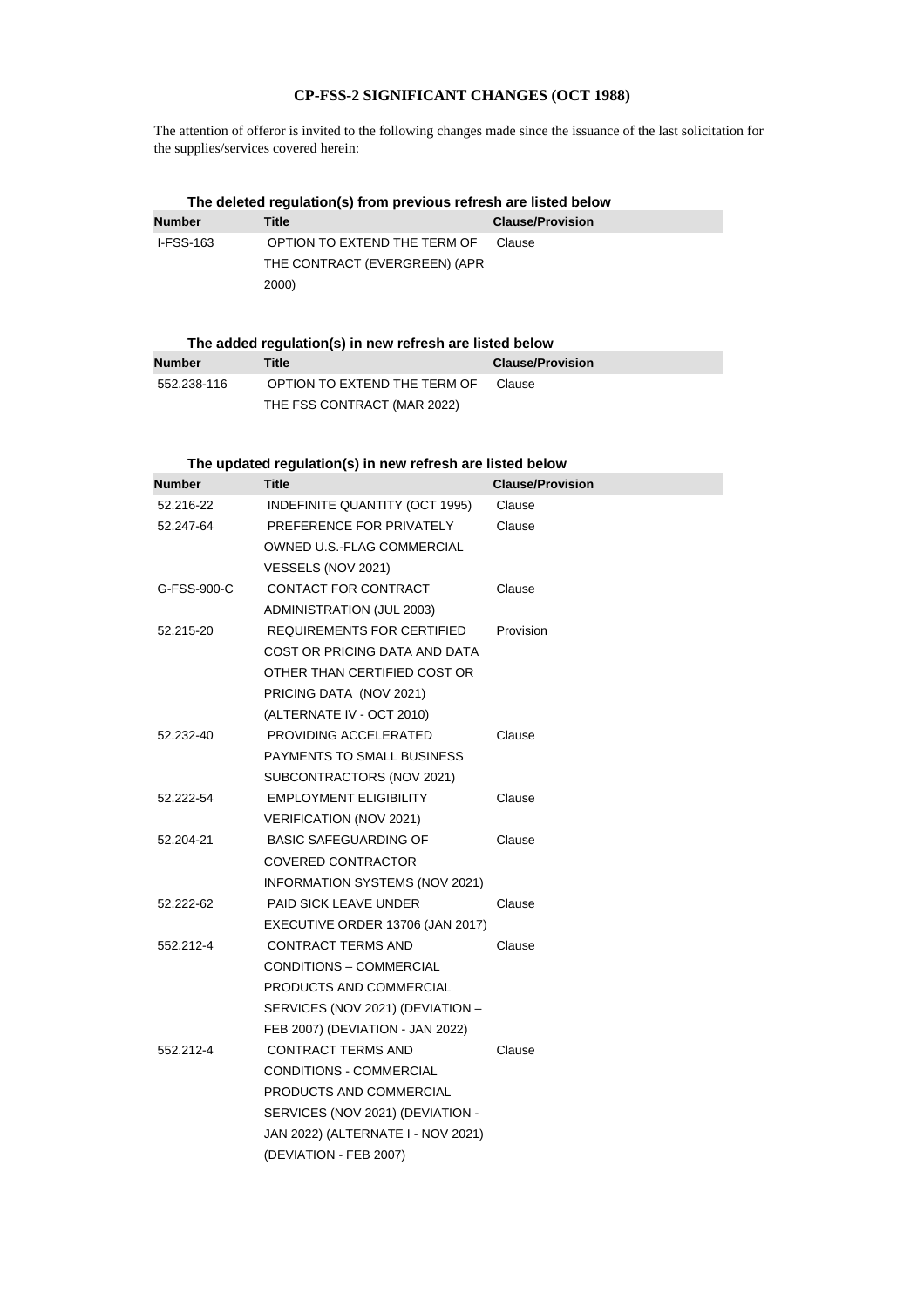| 52.204-23   | PROHIBITION ON CONTRACTING<br>FOR HARDWARE, SOFTWARE, AND | Clause    |
|-------------|-----------------------------------------------------------|-----------|
|             | SERVICES DEVELOPED OR                                     |           |
|             | PROVIDED BY KASPERSKY LAB AND                             |           |
|             | OTHER COVERED ENTITIES (NOV                               |           |
|             | 2021)                                                     |           |
| 552.238-111 | ENVIRONMENTAL PROTECTION                                  | Clause    |
|             | <b>AGENCY REGISTRATION</b>                                |           |
|             | REQUIREMENT (MAY 2019)                                    |           |
| 552.238-115 | SPECIAL ORDERING PROCEDURES                               | Clause    |
|             | FOR THE ACQUISITION OF                                    |           |
|             | ORDER-LEVEL MATERIALS (MAY                                |           |
|             | 2019)                                                     |           |
| 552.238-114 | USE OF FEDERAL SUPPLY                                     | Clause    |
|             | <b>SCHEDULE CONTRACTS BY</b>                              |           |
|             | NON-FEDERAL ENTITIES (JAN 2022)                           |           |
| 552.238-78  | <b>IDENTIFICATION OF PRODUCTS</b>                         | Clause    |
|             | THAT HAVE ENVIRONMENTAL                                   |           |
|             | ATTRIBUTES (JAN 2022)                                     |           |
| 552.238-73  | <b>IDENTIFICATION OF ELECTRONIC</b>                       | Clause    |
|             | OFFICE EQUIPMENT PROVIDING                                |           |
|             | ACCESSIBILITY FOR THE                                     |           |
|             |                                                           |           |
|             | HANDICAPPED (MAY 2019)                                    |           |
| 552.212-71  | <b>CONTRACT TERMS AND</b>                                 | Clause    |
|             | CONDITIONS APPLICABLE TO GSA                              |           |
|             | ACQUISITIONS OF COMMERCIAL                                |           |
|             | PRODUCTS AND COMMERCIAL                                   |           |
|             | SERVICES (JAN 2022)                                       |           |
| 552.212-72  | <b>CONTRACT TERMS AND</b>                                 | Clause    |
|             | CONDITIONS REQUIRED TO                                    |           |
|             | <b>IMPLEMENT STATUTES OR</b>                              |           |
|             | EXECUTIVE ORDERS APPLICABLE TO                            |           |
|             | <b>GSA ACQUISITION OF COMMERCIAL</b>                      |           |
|             | PRODUCTS AND COMMERCIAL                                   |           |
|             | SERVICES (JAN 2022)                                       |           |
| 552.238-75  | EVALUATION-COMMERCIAL                                     | Provision |
|             | PRODUCTS AND COMMERCIAL                                   |           |
|             | SERVICES (FEDERAL SUPPLY                                  |           |
|             | SCHEDULE) (JAN 2022)                                      |           |
| 552.238-82  | MODIFICATIONS (FEDERAL SUPPLY                             | Clause    |
|             | SCHEDULE) (JAN 2022) (ALTERNATE                           |           |
|             | I - MAR 2020)                                             |           |
| 552.238-82  | MODIFICATIONS (FEDERAL SUPPLY                             | Clause    |
|             | SCHEDULE) (JAN 2022) (ALTERNATE                           |           |
|             | II MAY 2019)                                              |           |
| 52.222-19   | CHILD LABOR-COOPERATION WITH                              | Clause    |
|             | AUTHORITIES AND REMEDIES (JAN                             |           |
|             | 2022)                                                     |           |
| 52.203-6    | <b>RESTRICTIONS ON</b>                                    | Clause    |
|             | SUBCONTRACTOR SALES TO THE                                |           |
|             | GOVERNMENT (JUN 2020)                                     |           |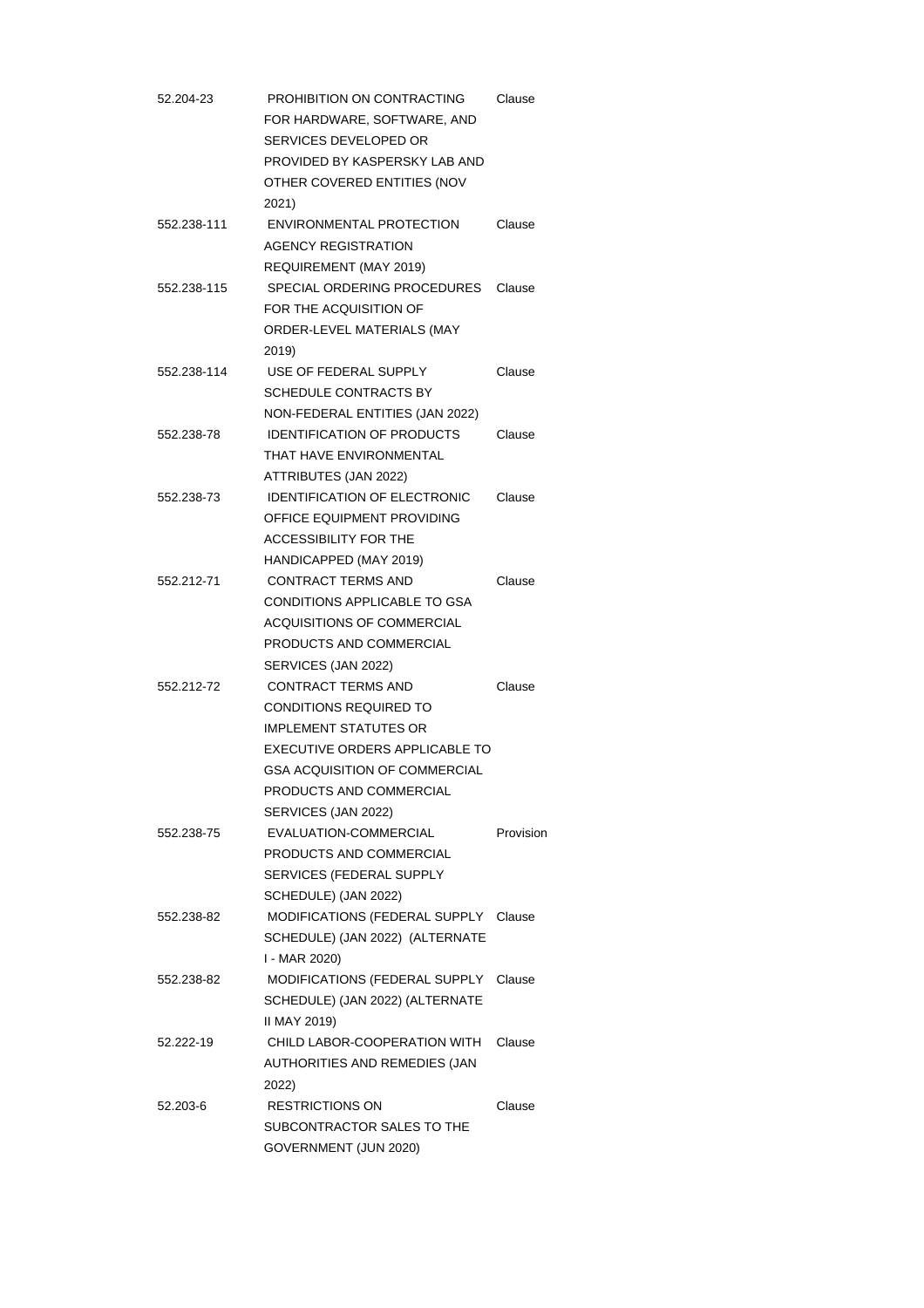|             | (ALTERNATE I - NOV 2021)                                        |           |
|-------------|-----------------------------------------------------------------|-----------|
| 52.203-13   | CONTRACTOR CODE OF BUSINESS                                     | Clause    |
|             | ETHICS AND CONDUCT (NOV 2021)                                   |           |
| 52.204-25   | PROHIBITION ON CONTRACTING                                      | Clause    |
|             | <b>FOR CERTAIN</b>                                              |           |
|             | TELECOMMUNICATIONS AND VIDEO                                    |           |
|             | SURVEILLANCE SERVICES OR                                        |           |
|             | EQUIPMENT (NOV 2021)                                            |           |
| 52.209-6    | PROTECTING THE GOVERNMENTS                                      | Clause    |
|             | INTEREST WHEN SUBCONTRACTING                                    |           |
|             | WITH CONTRACTORS DEBARRED.                                      |           |
|             | SUSPENDED, OR PROPOSED FOR                                      |           |
|             | DEBARMENT (NOV 2021)                                            |           |
| 52.222-50   | <b>COMBATING TRAFFICKING IN</b>                                 | Clause    |
|             | PERSONS (NOV 2021)                                              |           |
| 52.204-24   | <b>REPRESENTATION REGARDING</b>                                 | Provision |
|             | <b>CERTAIN TELECOMMUNICATIONS</b>                               |           |
|             | AND VIDEO SURVEILLANCE                                          |           |
|             | SERVICES OR EQUIPMENT (NOV                                      |           |
|             | 2021)                                                           |           |
| 52.215-21   | REQUIREMENTS FOR CERTIFIED                                      | Clause    |
|             | COST OR PRICING DATA AND DATA                                   |           |
|             | OTHER THAN CERTIFIED COST OR                                    |           |
|             | PRICING DATA - MODIFICATIONS                                    |           |
|             | (NOV 2021) (ALTERNATE IV - OCT                                  |           |
|             | 2010)                                                           |           |
|             |                                                                 |           |
|             |                                                                 |           |
| 52.222-55   | <b>MINIMUM WAGES FOR</b>                                        | Clause    |
|             | CONTRACTOR WORKERS UNDER                                        |           |
|             | EXECUTIVE ORDER 14026 (JAN 2022)                                |           |
| 52.225-1    | BUY AMERICAN SUPPLIES (JAN 2021) Clause                         |           |
| 52.212-3    | OFFEROR REPRESENTATIONS AND Provision                           |           |
|             | CERTIFICATIONS - COMMERCIAL                                     |           |
|             | PRODUCTS AND COMMERCIAL                                         |           |
|             | SERVICES (NOV 2021)                                             |           |
| 52.223-99   | <b>ENSURING ADEQUATE COVID-19</b>                               | Clause    |
|             | SAFETY PROTOCOLS FOR FEDERAL                                    |           |
|             | CONTRACTORS (OCT 2021)                                          |           |
|             | (DEVIATION)                                                     |           |
| 52.212-1    | <b>INSTRUCTIONS TO OFFERORS -</b>                               | Provision |
|             | COMMERCIAL PRODUCTS AND                                         |           |
|             | COMMERCIAL SERVICES (NOV 2021)                                  |           |
| 52.219-9    | <b>SMALL BUSINESS</b>                                           | Clause    |
|             | SUBCONTRACTING PLAN (NOV 2021)                                  |           |
|             | (ALT II NOV 2016)                                               |           |
| 52.212-5    | CONTRACT TERMS AND                                              | Clause    |
|             | CONDITIONS REQUIRED TO                                          |           |
|             | IMPLEMENT STATUTES OR                                           |           |
|             | EXECUTIVE ORDERS - COMMERCIAL                                   |           |
|             | PRODUCTS AND COMMERCIAL                                         |           |
| SCP-FSS-001 | SERVICES (JAN 2022)<br>INSTRUCTIONS APPLICABLE TO ALL Provision |           |